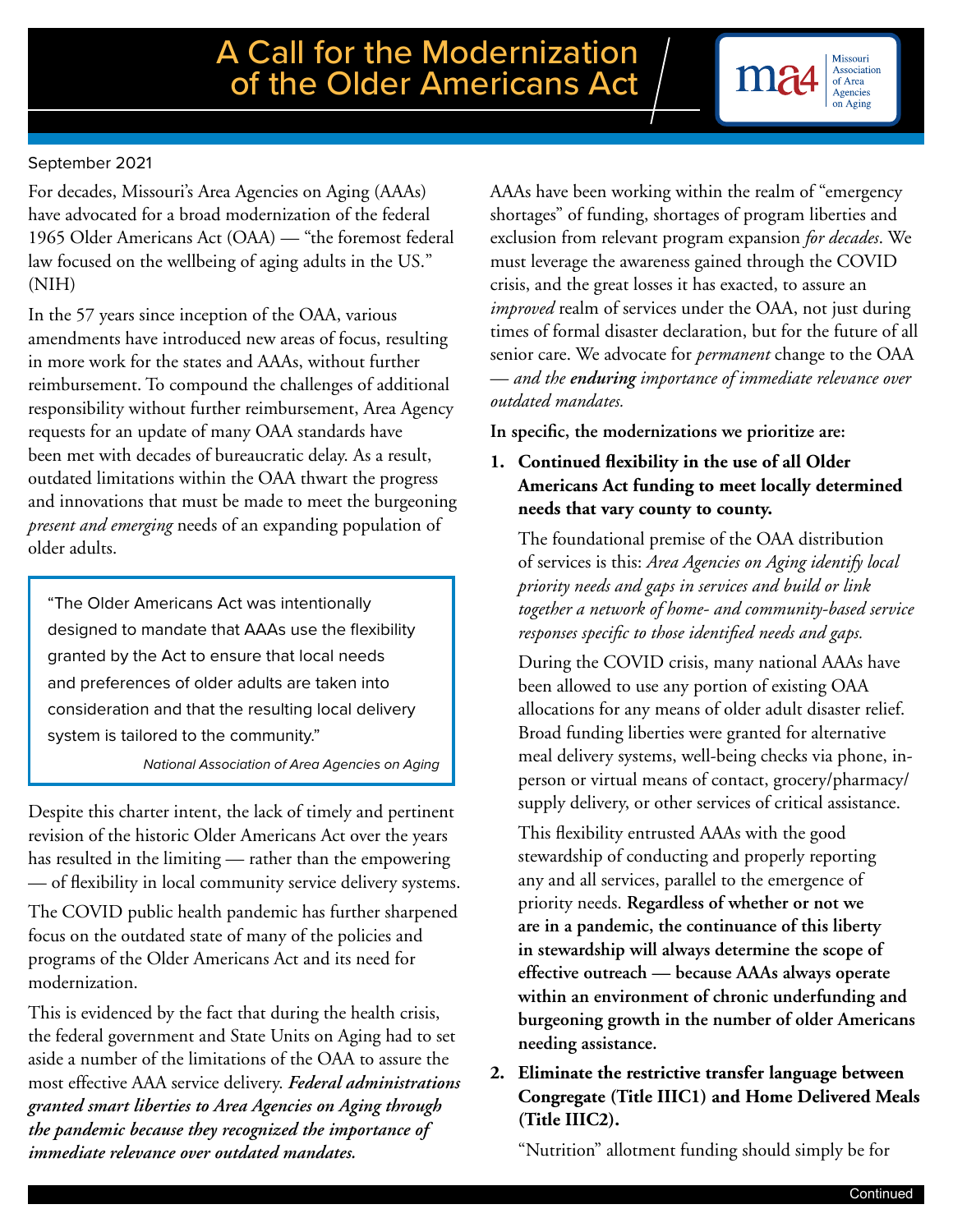"nutrition." We see the value in tracking the units of congregate vs. home delivered meal service, but we see no value in segregating the dollars for each. The budget for Title IIIC should be responsive to whichever service is being provided, without pre-determined partitioning of funding to one or the other.

# **3. Recognize pantry and shelf-stable nutrition assistance as qualifying nutritional support under Title IIIC.**

Many homes need pantry items and liquid nourishment to mitigate hunger, rather than specific, daily meals. Area Agencies on Aging need flexibilities to provide the nutritional assistance most relevant to given circumstances. We are entrusted to coordinate the most beneficial palette of support services under other Titles, yet we are bound to a very narrow definition of what is accepted as nutritional support under Title IIIC.

Furthermore, provision of pantry foods and other forms of nutritional supplement (such as Boost and other items) is permitted under IIIB. **The segregation of this nutritional support into another support title mitigates the true picture of aggregate nutrition service needs, thus suppressing the heightened need for nutrition program funding.** It also burdens Title IIIB funding with budgetary expenses that could otherwise be put to use for broader care.

#### **4. Expand eligible nutrition under IIIC to include "carry-out" or "curb-side" meal delivery.**

Present strict interpretation of the OAA limits nutrition outreach to two delivery systems:

- "Congregate" dining within the senior center; and
- "Home delivery" to those who cannot participate in congregate dining.

This narrow recognition of who is qualified to receive nutrition support was softened during the pandemic to allow carry-out and curb-side pick-up of meals. We have been advocating for this change for decades.

Quite apart from the social distancing of pandemic concerns, there are many seniors who will not burden Area Agencies on Aging with home-delivery of their meals, but they also will not dine in congregate settings. Their reasons for not doing so are diverse and include debilitating conditions like Parkinson's, social anxieties,

physical challenges or auto-immune compromises.

In addition, many simply cannot interrupt their working or caregiving schedules to take a 30-45-minute lunch break. They plead for the option of carry-out, drive-through or curbside meal pickup. Many of these working and caregiving seniors are seniors in the most need of nutritional help.

**5. Eliminate the 10% state/county required match for any new investments in OAA programs or provide a means of waiver for this requirement.** 

Given the impact of varying economic conditions, it may not be possible to secure such a match without putting extraordinary pressure on other budgets. The very communities who are unable to present the 10% match may be in the most need of help.

**6. Broaden the age eligibility criteria under Title IIIE to age 50 for care recipients. Title IIIE is the National Family Caregiver Support Program that provides older relative caregivers access to a variety of programs that help meet the mental, physical, educational and nutritional needs of older relative caregivers.** 

The number of older caregivers is rapidly diminishing across the nation. Many of them are aging into needing attention for their own care. If home- and communitybased services are to be sustained most successfully, the OAA must recognize the need to broaden support to include a wider margin of care situations.

# **7. Amend the Long Term Care Ombudsman (LTCOP) requirements.**

During the pandemic, the numbers of LTCOP volunteers dropped significantly. Flexibility is necessary to ensure the program can meet its mission and goal and should include the areas of program implementation, eligibility for volunteerism, and training requirements.

The amendments requested would allow for authorizing different types of volunteer experiences and allowing for recruits to complete in-person certification training through the alternate use of online learning and telephonic technology platforms.

As a result, LTCOP would have the ability to offer creative alternatives for volunteers who cannot meet traditional ombudsman certification training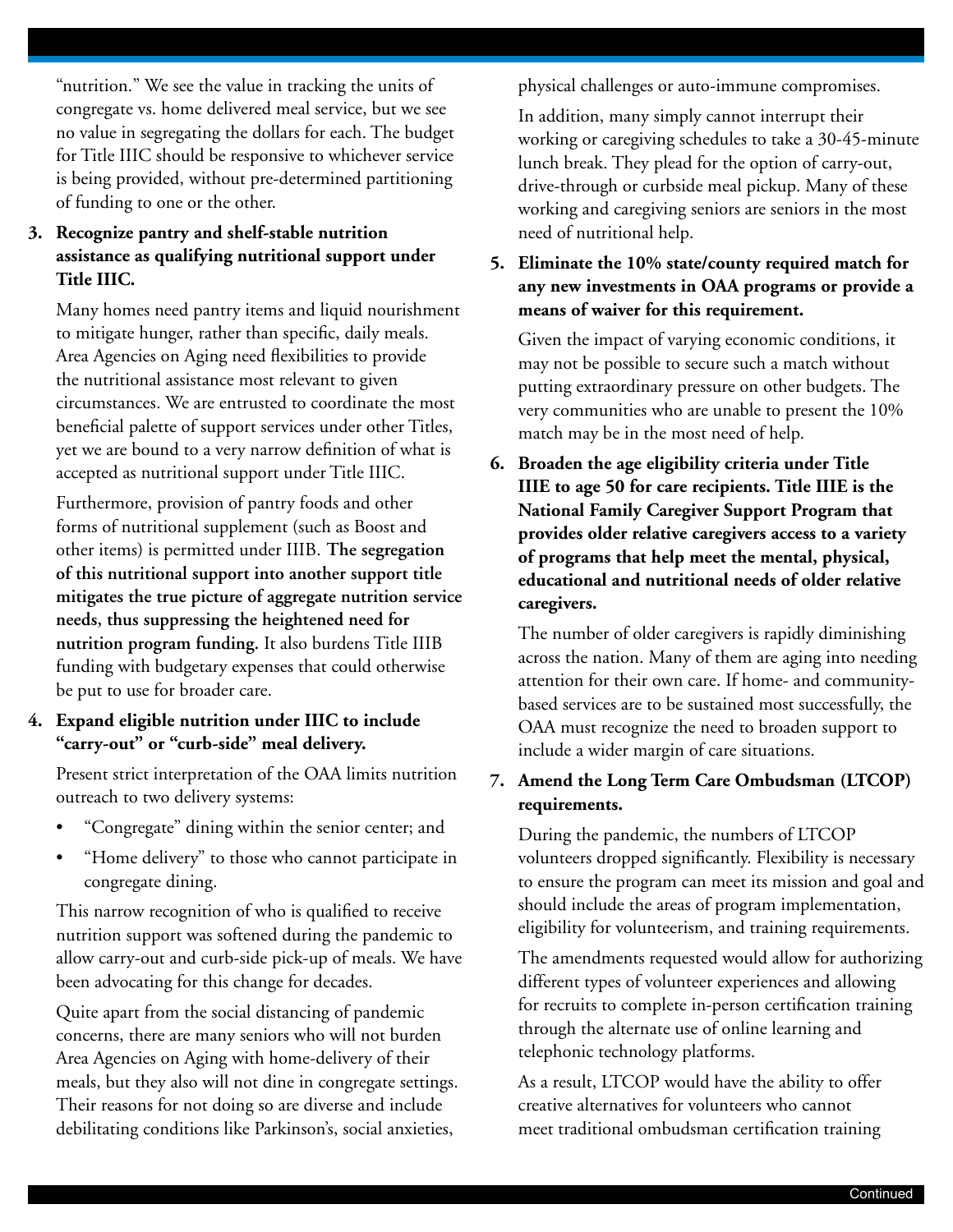requirements or are unwilling to enter a facility during the pandemic to complete their certification training.

Currently, in order for a volunteer to provide or perform the functions such as handle resident data, change a facility/setting, assure follow-up compliance, or conduct outreach to facility resident and staff — they must first complete the same training requirements to become certified as a frontline volunteer interacting with facility staff and residents.

# **8. Lift the restriction that limits OAA-funded capital improvements solely to an outdated definition of a "multi-purpose senior center."**

Community "senior centers" are modernizing and reinventing themselves in a multitude of ways. Many of these centers have substituted the traditional "noon meal" for carry out meals, are not open five days a week, but choose to offer evening programs. Some of them are collaborating with YMCAs, community clubs or parks and recreation programs. Some are walk-in sites for information and assistance, and care coordination, without pool tables and bingo. Because they do not meet the traditional definitions of "multi-purpose senior centers," AAAs are not allowed to invest in their essential capital improvements.

In addition, our AAAs have the opportunity to create service delivery operations and production facilities to streamline outreach and benefit from economies of scale, but because these innovative production sites would be part of infrastructure and not public-facing "multi-purpose senior centers," they are disallowed from capital improvement assistance under OAA funding.

# **9. Expand Older Americans Act eligibility for young onset Alzheimer's and other neurocognitive diseases.**

Many individuals under age 60 with Alzheimer's or other neurocognitive diseases, do not have an identified caregiver and require long-term services and supports in home- and community-based settings. Early access to services and supports helps to maintain functionality, slow regression and delay both enrollment in Medicaid and placement in nursing homes. Not only does the state have savings to the Medicaid program, but OAA services and supports significantly contribute to an individual's quality of life.

# **10. Increase the federal prioritization of funding for the Older Americans Act.**

Although we have seen, during COVID and under certain administrations, greater support for programs of the Older Americans Act, historically there has not been funding consideration proportionate to the challenges of a significant growth in the older population. This growth is projected to continue for decades. By 2030, one in five Americans will be 65 or older — totaling over 70 million Americans. This represents a doubling of the 65+ population since the year 2000. (USAging)

In the face of this growth, the aging services network is charged with addressing the social determinants of health, with helping older adults maintain their independence, with keeping economic and social resources in the community, and with preventing higher levels and higher costs of care.

The lack of OAA funding prioritization to meet realistic levels of current need has resulted in a widening chasm of unmet need. Underfunding challenges fail to address the following:

- Inability to expand existing services (resulting in expanding wait lists).
- Inability to generate relevant new services that could mitigate the trajectory of future need.
- The need to transition services from a system heavily reliant on volunteers to professional delivery of services.

In 1965, when the Older Americans Act was passed, it was heavily reliant on volunteers to deliver services. There is no other professional system structured this way. Over the past 20 years, the complexity of professional service delivery has escalated, the number of volunteers has eroded considerably, and the type of volunteer experience has changed. This has all had a major impact on our capacity to provide service.

The Area Agency on Aging network is a highly skilled, professional network that has enormous cross-system responsibilities. It is unconscionable to underpay essential staffing and expect reliance on a volunteer corps that is dwindling year by year. Our ability to provide consistent service is directly